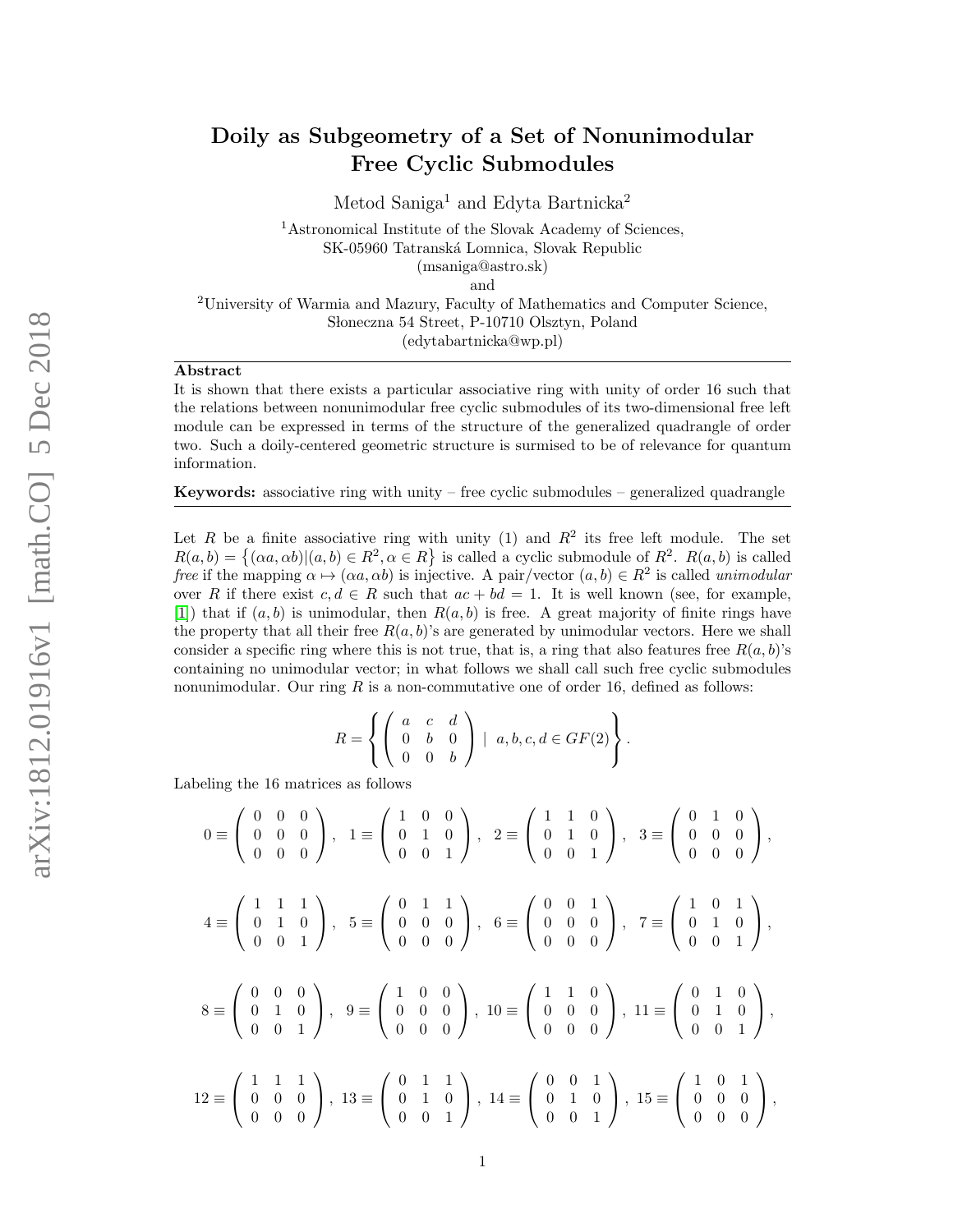we see that 0 is the additive identity, 1 is the multiplicative identity and the only invertible elements are 1, 2, 4 and 7. The ring features two (two-sided) maximal ideals, namely

$$
I_l = \{0, 3, 5, 6, 8, 11, 13, 14\}
$$

and

$$
I_r = \{0, 3, 5, 6, 9, 10, 12, 15\},\
$$

and its Jacobson radical reads

 $J = \{0, 3, 5, 6\}.$ 

From the above-given matrix representation of R we find that  $R^2$  contains nine distinct free cyclic submodules generated by nonunimodular vectors, which are listed in Table 1.

Table 1: The explicit form of the nine nonunimodular free cyclic submodules.

| $\alpha$       | R(3,8)  | R(5,8)  | R(6,8)  | R(8, 11) | R(8, 13) | R(8, 14) | R(8,6)  | R(8,5)              | R(8,3)  |
|----------------|---------|---------|---------|----------|----------|----------|---------|---------------------|---------|
| $\theta$       | (0,0)   | (0,0)   | (0,0)   | (0, 0)   | (0, 0)   | (0, 0)   | (0, 0)  | (0,0)               | (0,0)   |
| 1              | (3, 8)  | (5, 8)  | (6, 8)  | (8,11)   | (8,13)   | (8, 14)  | (8, 6)  | (8, 5)              | (8, 3)  |
| $\overline{2}$ | (3,11)  | (5,11)  | (6, 11) | (11, 8)  | (11, 14) | (11, 13) | (11, 6) | (11, 5)             | (11, 3) |
| 3              | (0, 3)  | (0,3)   | (0,3)   | (3, 3)   | (3, 3)   | (3, 3)   | (3,0)   | (3,0)               | (3,0)   |
| 4              | (3, 13) | (5,13)  | (6, 13) | (13, 14) | (13, 8)  | (13, 11) | (13, 6) | (13, 5)             | (13, 3) |
| 5              | (0, 5)  | (0, 5)  | (0,5)   | (5, 5)   | (5,5)    | (5, 5)   | (5,0)   | (5,0)               | (5,0)   |
| 6              | (0,6)   | (0, 6)  | (0,6)   | (6,6)    | (6, 6)   | (6, 6)   | (6, 0)  | (6, 0)              | (6, 0)  |
| 7              | (3,14)  | (5, 14) | (6,14)  | (14,13)  | (14, 11) | (14, 8)  | (14, 6) | (14, 5)             | (14, 3) |
| 8              | (0, 8)  | (0, 8)  | (0, 8)  | (8, 8)   | (8, 8)   | (8, 8)   | (8, 0)  | (8,0)               | (8, 0)  |
| 9              | (3,0)   | (5,0)   | (6,0)   | (0, 3)   | (0, 5)   | (0,6)    | (0, 6)  | (0, 5)              | (0, 3)  |
| 10             | (3,3)   | (5,3)   | (6,3)   | (3,0)    | (3, 6)   | (3, 5)   | (3, 6)  | (3, 5)              | (3,3)   |
| 11             | (0, 11) | (0,11)  | (0,11)  | 11, 11   | (11, 11) | (11, 11) | (11,0)  | (11, 0)             | (11, 0) |
| 12             | (3,5)   | (5, 5)  | (6, 5)  | (5,6)    | (5,0)    | (5, 3)   | (5, 6)  | (5, 5)              | (5, 3)  |
| 13             | (0, 13) | (0,13)  | (0, 13) | (13, 13) | (13, 13) | (13, 13) | (13,0)  | (13,0)              | (13,0)  |
| 14             | (0, 14) | (0, 14) | (0, 14) | (14, 14) | (14, 14) | (14, 14) | (14,0)  | $\left(14,0\right)$ | (14,0)  |
| 15             | (3,6)   | (5, 6)  | (6, 6)  | (6,5)    | (6, 3)   | (6, 0)   | (6, 6)  | (6, 5)              | (6, 3)  |

We shall show that the way how these free cyclic submodules are interwoven is intricately related to the structure of the generalized quadrangle of order two, the doily. To this end we employ a duad-syntheme model of the latter (see, for example, [\[2\]](#page-4-1)). Take a six-element set  $S = \{1, 2, 3, 4, 5, 6\}$ . Let us call a two-element subset of S a duad and a set of three duads forming a partition of  $S$  a syntheme. Then the point-line incidence structure whose points are 15 duads and whose lines are 15 synthemes, with incidence being containment, is isomorphic to the doily. The structure of the doily is illustrated in Figure  $1 - left$ . Here, the points of the doily are represented by circles, labeled by duads, and its lines are represented by nine straight segments, three concentric circles and three arcs of circles; one can readily check that each line corresponds to a syntheme. Next, we employ the following bijection between the 15 duads and 15 nontrivial vectors  $(a, b) \in R^2$ , where  $a, b \in J$  and  $(a, b) \neq (0, 0)$ :

$$
\{1,2\} \leftrightarrow (3,3), \{1,3\} \leftrightarrow (5,3), \{1,4\} \leftrightarrow (0,6), \{1,5\} \leftrightarrow (3,6), \{1,6\} \leftrightarrow (5,0),
$$
  

$$
\{2,3\} \leftrightarrow (6,0), \{2,4\} \leftrightarrow (3,5), \{2,5\} \leftrightarrow (0,5), \{2,6\} \leftrightarrow (6,3), \{3,4\} \leftrightarrow (5,5),
$$
  

$$
\{3,5\} \leftrightarrow (6,5), \{3,6\} \leftrightarrow (0,3), \{4,5\} \leftrightarrow (3,0), \{4,6\} \leftrightarrow (5,6), \{5,6\} \leftrightarrow (6,6).
$$

We thus get a new labeling of the points of the doily in terms of these particular nonunimodular vectors of  $R^2$ , as illustrated in Figure 1 – *right*. From comparison of the latter figure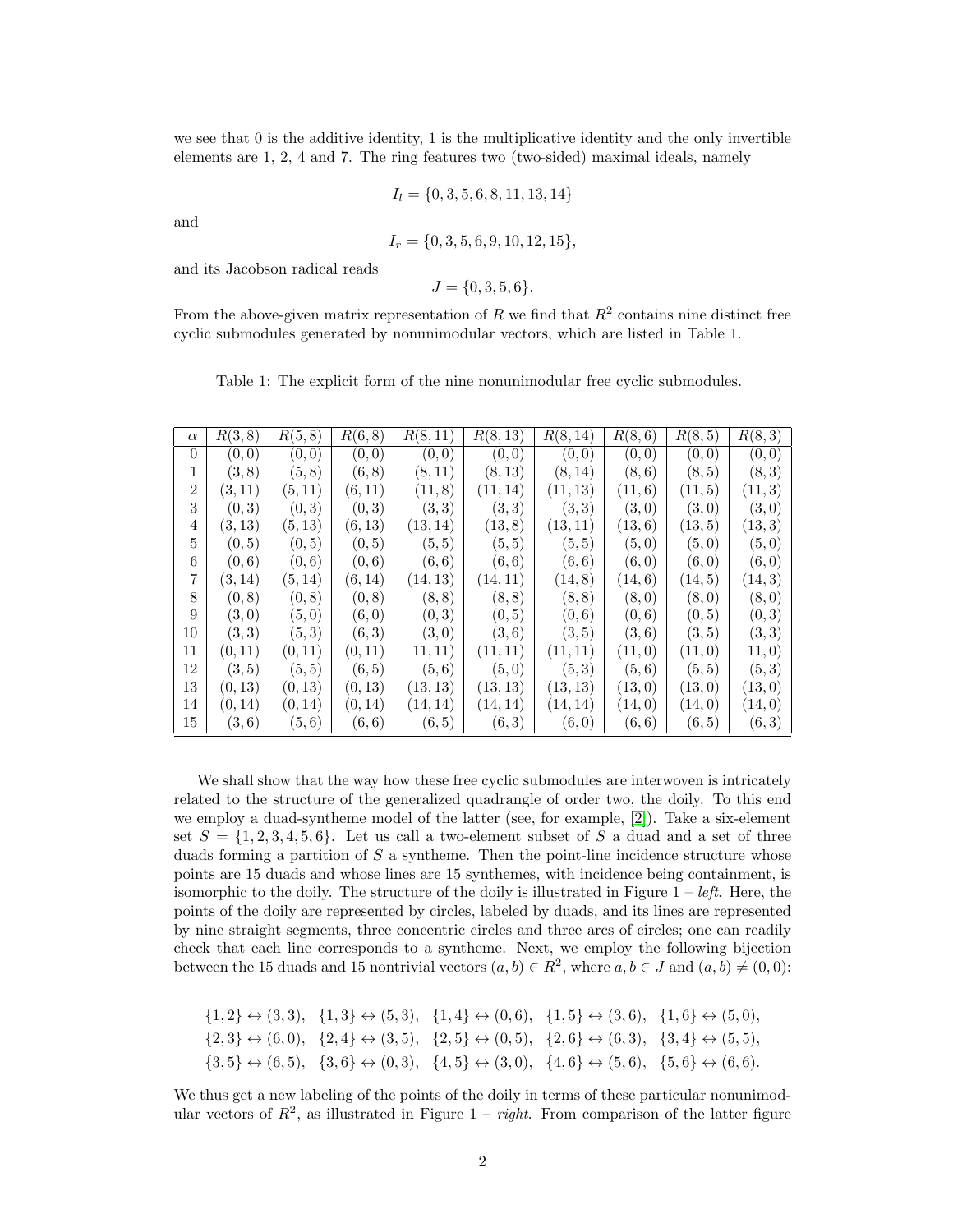

Figure 1: A pictorial representation of the doily, with its points labeled by duads (left) and nonunimodular vectors (*right*); both a duad  $\{a, b\}$  and a vector  $(a, b)$  are abbreviated to ab.

with Table 1 it follows that each submodule shares with the doily seven vectors forming three concurrent lines – as depicted in Figure 2. From this figure one can easily discern that six lines of the doily have a different status than the other nine, as each of them belongs to three submodules. Given the fact that each point of concurrence belongs to two such lines, the nine points and the six lines are found to form inside the doily a point-line incidence structure isomorphic to the generalized quadrangle of type  $GQ(2,1)$  (see [\[2\]](#page-4-1)).



Figure 2: A graphical illustration of 'Jacobson traces' of individual nonunimodular free cyclic submodules in the core doily; consecutively from top left to bottom right there are shown the traces of  $R(6, 8)$ ,  $R(8, 14)$ ,  $R(8, 6)$ ,  $R(8, 3)$ ,  $R(8, 11)$ ,  $R(3, 8)$ ,  $R(8, 5)$ ,  $R(8, 13)$ and  $R(5, 8)$ . In each subfigure the corresponding concurrent lines are shown in boldface, the point of concurrence being encircled.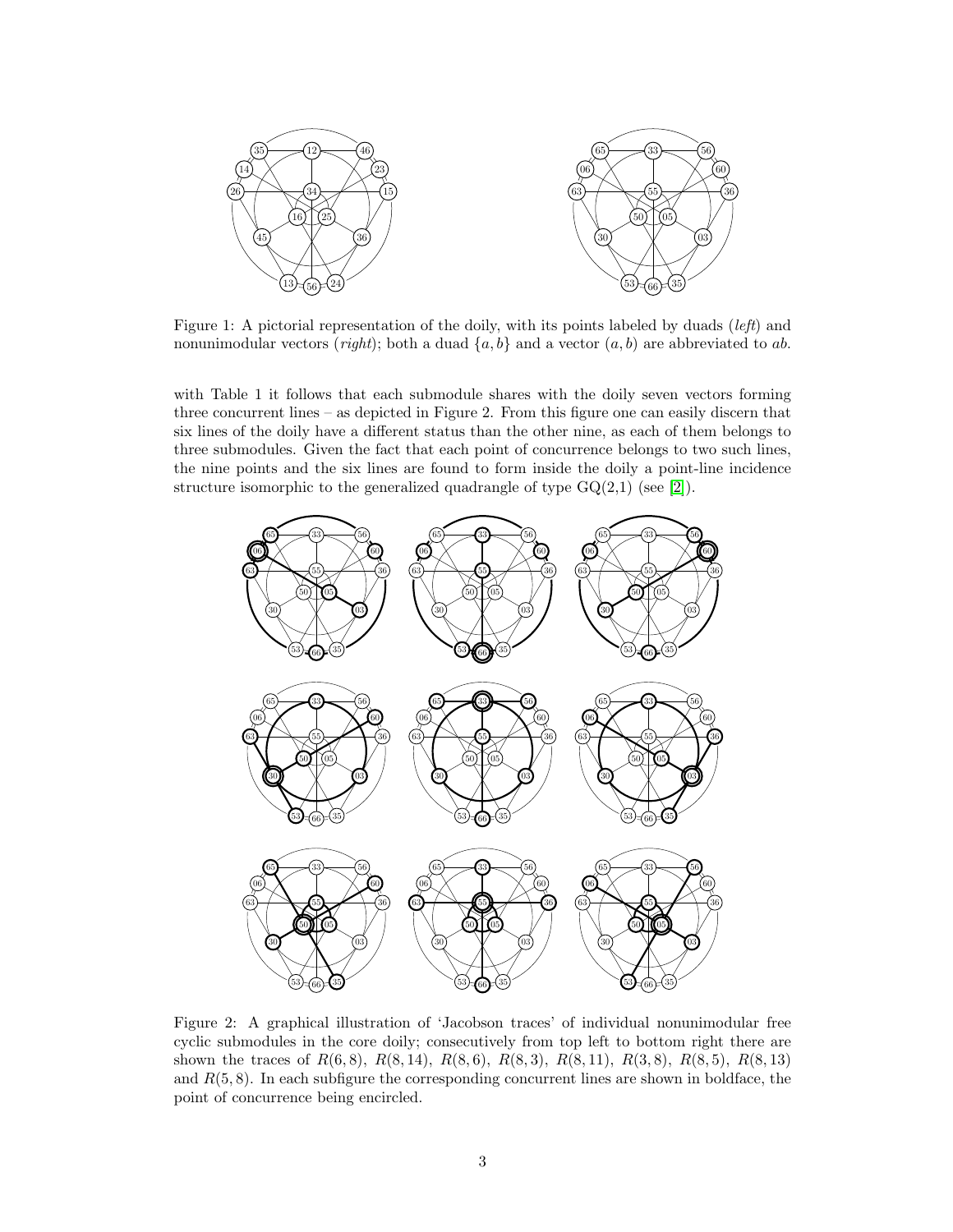A complete view of the relation between individual submodules is outlined in Figure 3. The pronounced automorphism of order three of the figure stems from the fact that the submodules form three disjoint triples according to the number of shared vectors. One further observes that all vectors lying on our submodules acquire values from the ideal  $I_l$ . It can readily be verified that a completely analogous geometric structure is obtained if we take the free right module, in which case the corresponding vectors have entries from the ideal  $I_r$ . Obviously, the two structures share the same doily, as its points are labeled by vectors from  $J^2$ . At this point it is well worth recalling the existence of a similar geometrical structure in the case of the smallest ring of ternions and its three-dimensional free left (and also right) module [\[3\]](#page-4-2). There the associated geometry, referred to as the 'Fano-snowflake,' has its center isomorphic to the Fano plane, a generalized triangle of order two (see also [\[4\]](#page-4-3) for generalization to an arbitrary ring of ternions).



Figure 3: Visualisation of the full geometric structure formed by the nine nonunimodular free cyclic submodules, with the doily lying in its center. For each submodule there are shown all of its vectors except for the trivial one. For six submodules pairs of identical symbols are employed to identify the corresponding points of concurrence; the remaining three cases are obtained by swapping the figure with respect to the vertical axis passing through the center. The distinguished  $GQ(2,1)$  of the doily is shown in bold.